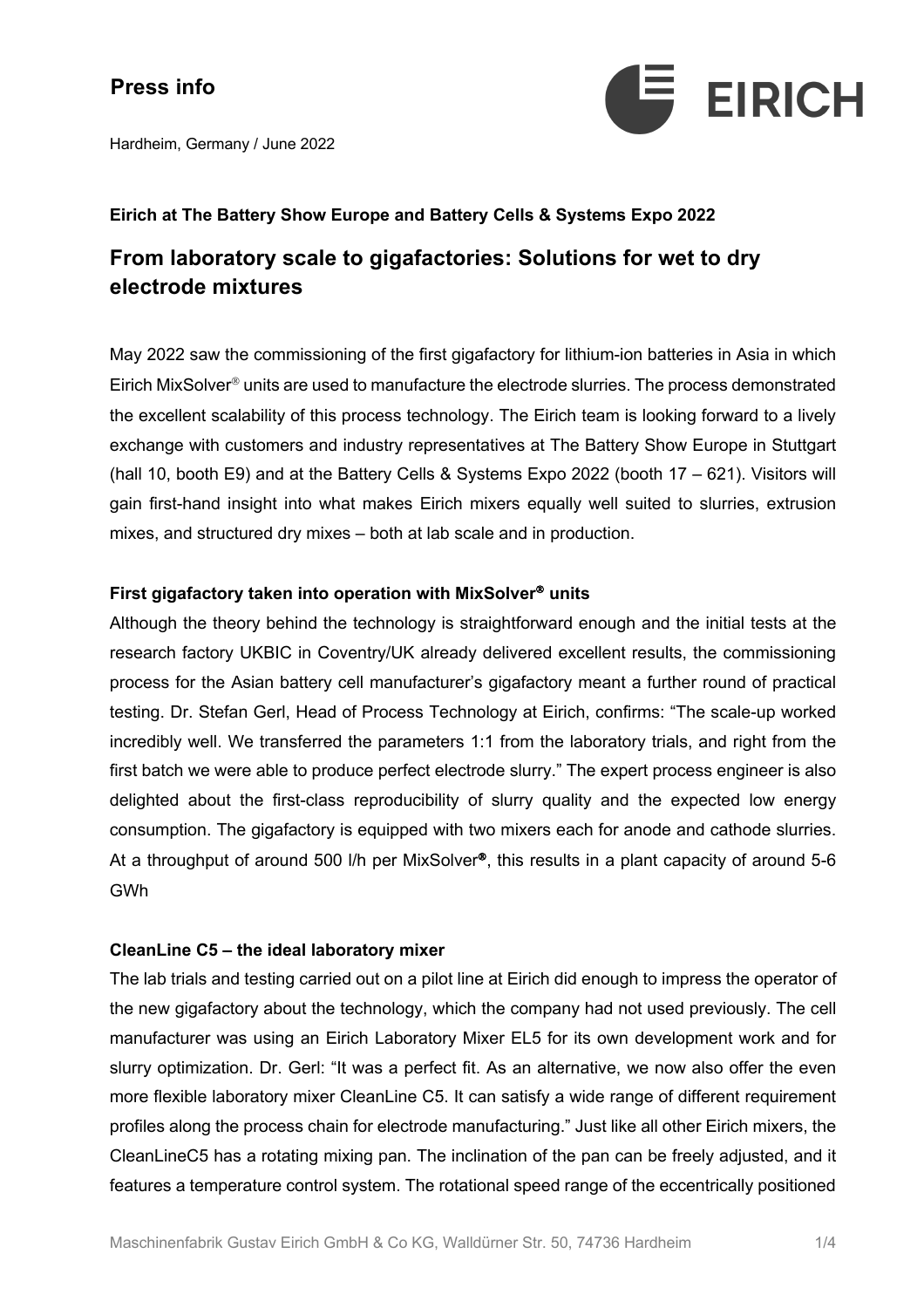

#### Hardheim, Germany / June 2022

mixing tool varies from slow to fast. The direction of rotation can be reversed, and it is easy to exchange the mixing tool. The unit can also be used for production under vacuum or for degassing of slurries. The CleanLine C5 is also available as an ATEX mixer. "In Stuttgart we will not only be displaying a CleanLine C5 mixer – we will also be demonstrating live how it works. A similar mixer is also available for trials at the Eirich Test Center," adds Dr. Stefan Gerl, who will attending the event in person. Visitors to the Eirich booth will also have the opportunity to find out about the new liquid feeding system.

### **From slurries to dry mixes, from laboratory scale to gigafactories**

Dr. Gerl will be giving a presentation in English at the Battery Show Conference on Wednesday, June 29, 2022 from around 4.20 p.m. onward, in which he will be talking about his rich wealth of experience with a wide range of different electrode mixtures. Current challenges in the production of electrode slurries both at laboratory scale and in production in a gigafactory will be discussed alongside the Eirich solutions for the production of all-solid-state battery compounds and dry mixes for electrodes, which are coated using dry film technology.

**The Battery Show Europe will take place from June 28-30 at the exhibition center in Stuttgart/Germany. The battery experts from Eirich will be presenting the company's portfolio of solutions for the production of lithium-ion batteries at booth E9 in hall 10. At the Battery Cells & Systems Expo at the NEC in Birmingham/UK the team will be present at booth 17 – 621.**

*The press release in German and English as well as the following pictures are available for download in printable resolution at: http://gofile.me/5yRts/AIi2MxnVI*

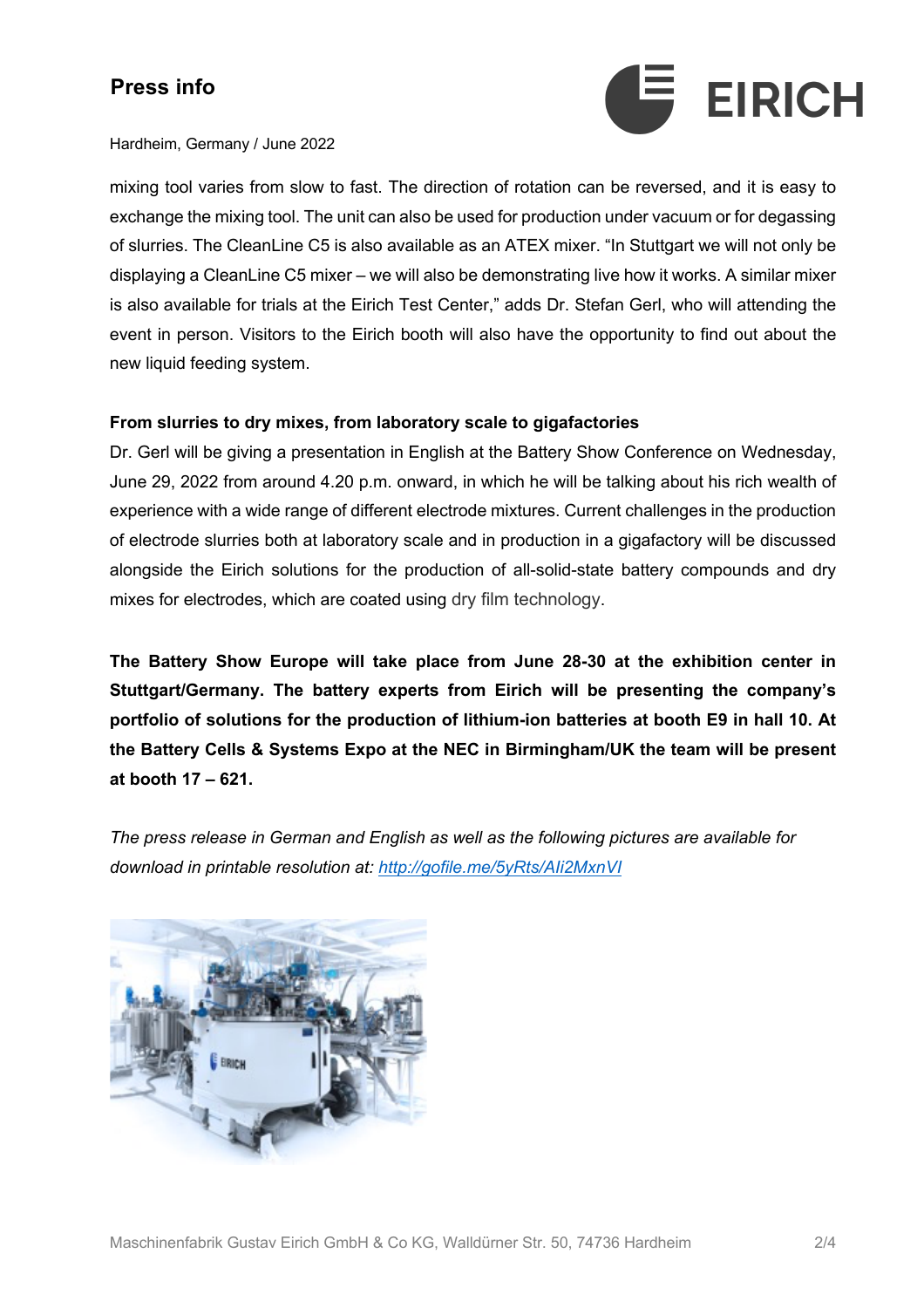

Hardheim, Germany / June 2022

*Eirich MixSolver® R12 in the research factory in Coventry. UKBIC has already been successfully producing battery cells for its customers here since 2021.*



*CleanLine C5 with tablet control – to be seen in action at the Battery Show Europe 2022 in hall 10, booth E9.*



*Eirich will be presenting a stainless steel EL1 Laboratory Mixer at the Battery Cells & Systems Expo at booth 17 – 621.*



*Looking forward to meeting customers and industry representatives in person at the Battery Show Europe in Stuttgart: Dr. Stefan Gerl, Head of Process Technology at Maschinenfabrik Gustav Eirich.*